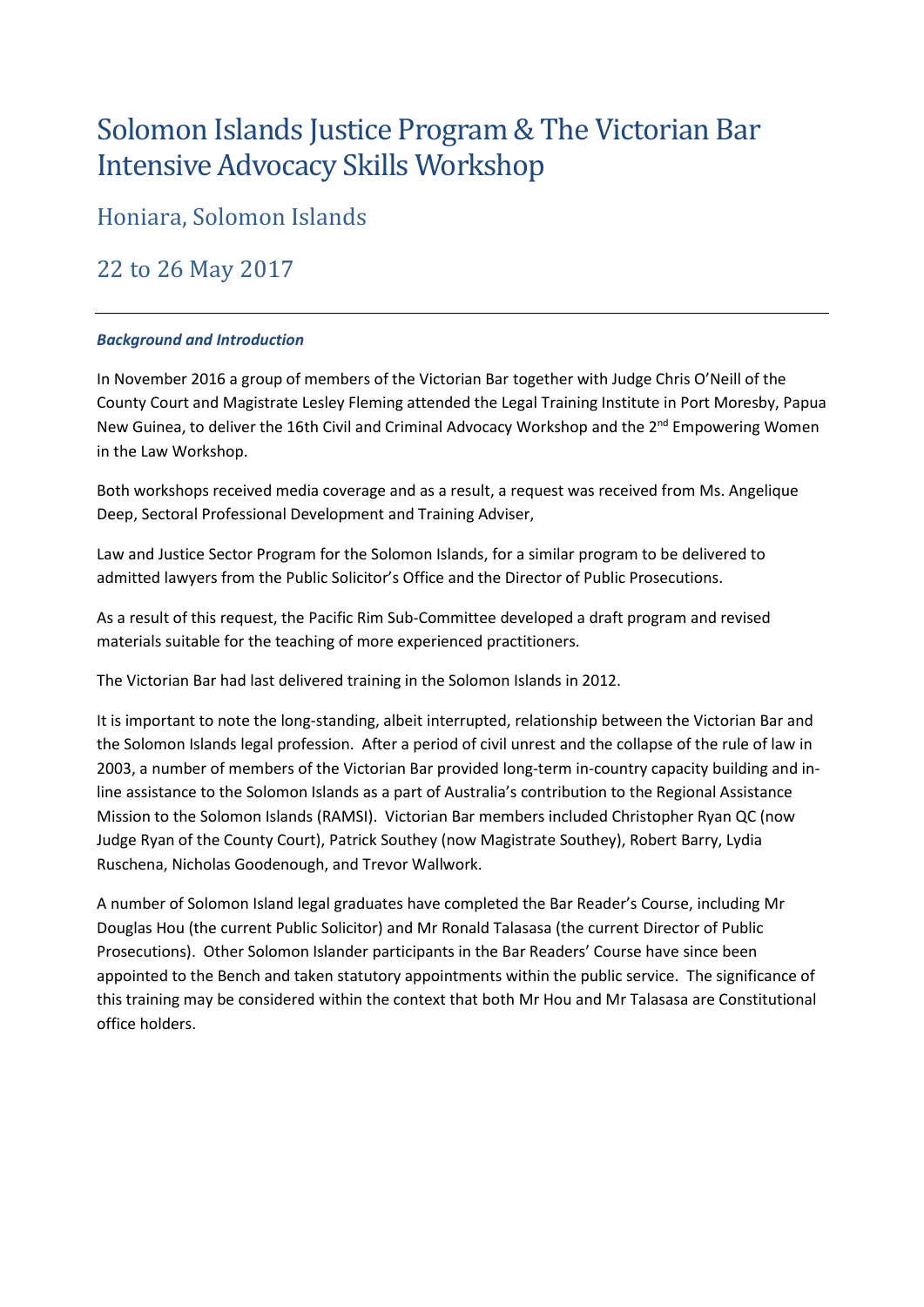#### *Revision of the Teaching Materials*

From February to April 2017 a working group comprising Phillip Corbett QC, Maya Rozner, Sarah Porritt, and Trevor Wallwork developed the teaching materials and program. Ms Wendy Pollock provided considerable administrative support. Of note, the civil and criminal materials were revised so that they were forensically and legally relevant to the Solomon Island context.

The Program was also revised so as to deliver lectures that were more targeted to meeting the particular practice requirements of the Solomon Island practitioners.

A new 'Ethics Workshop' dealing with a number of civil and criminal hypothetic scenarios were developed by Maya Rozner and Trevor Wallwork, and delivered in a 'Workshop Q & A' format.

Maya Rozner and Trevor Wallwork, together with Sarah Porritt developed an 'assisted preparation workshop', where intensive and integrated assistance was provided to the workshop participants to prepare for the civil moots.

An evaluation form was prepared for distribution to the workshop participants at the conclusion of the program.

An assessment form was also used by the trainers to track the comments made to and the progress of the workshop participants. This was a successful initiative developed last year for the LTI graduates in PNG.

#### *The Training Faculty*

Lesley Fleming, Magistrate, very generously and at relatively short notice agreed to participate as an instructor. Her Honour has a long-standing commitment to supporting the development of the Melanesian law and justice sector, which is evidenced by her long involvement with the Legal Training Institute in PNG.

Philip Corbett QC is the Chair of the Pacific Rim Sub-Committee and also of the Health and Wellbeing Committee.

Maya Rozner, Sarah Porritt, and Trevor Wallwork were also selected as instructors. All are accredited advocacy coaches and members of the Pacific Rim Sub-Committee. Trevor Wallwork worked as an advisor at the Public Solicitor's Office in 2008, is admitted in the Solomon Islands, and speaks Pidgin.

Wendy Pollock provided invaluable assistance to the instructors and liaised with the Solomon Islands Law & Justice Program in the development and delivery of it.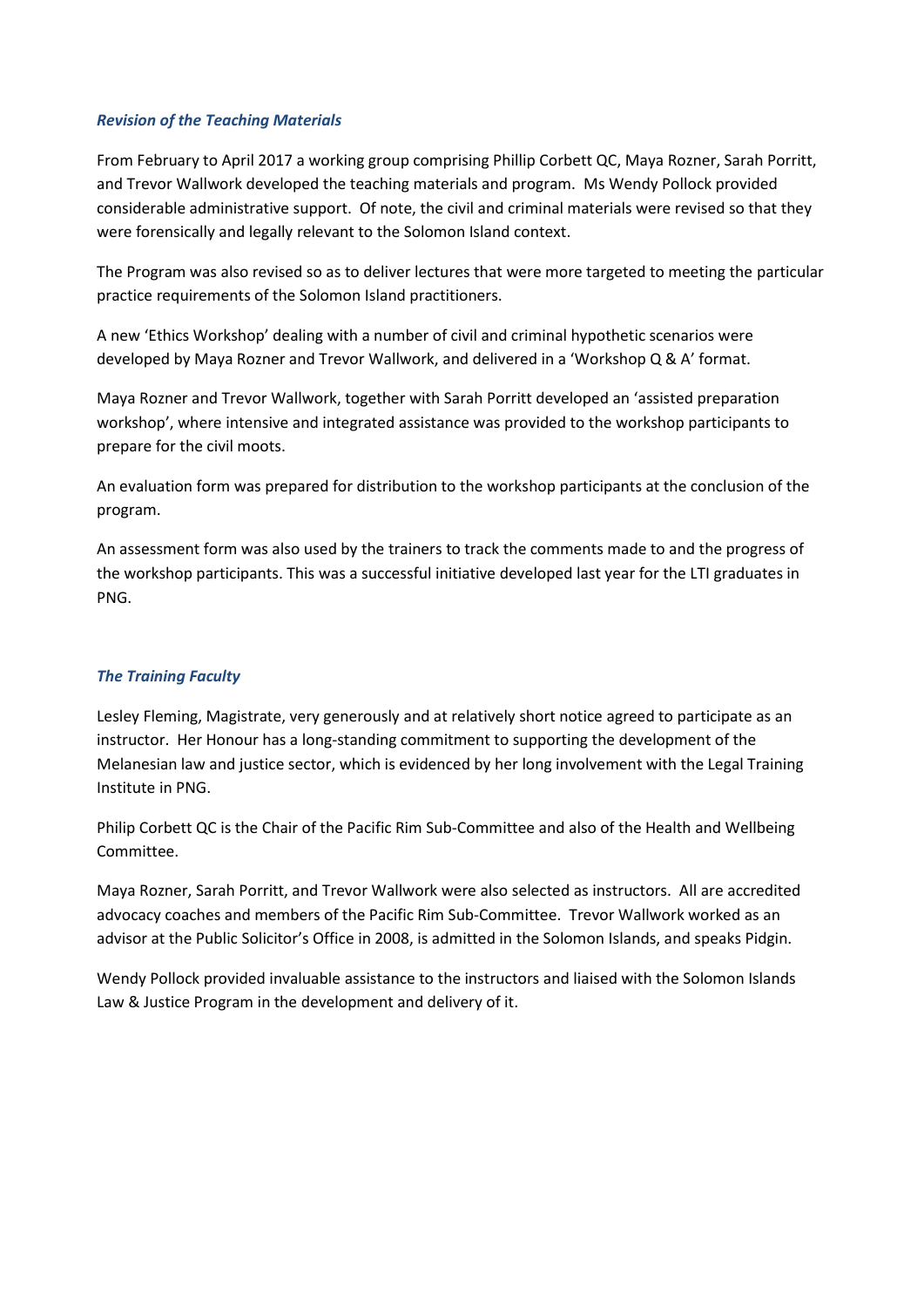## *Training*

The training group travelled to Honiara on Saturday 20 May 2017 and departed on Sunday 28 May 2017, due to the limited flights to and from Honiara.

Training was conducted to 30 students, from 8.15am until 4.30pm, from Monday 22 May 2017 until Friday 26 May 2017.

#### *Sector Engagement & Relationship Building*

The training faculty met with a number of local stakeholder groups during the course of the week, usually after teaching hours, including:

- A pre-course reception hosted by the Solomon Islands Deputy Public Solicitor at his home.
- A meeting with the Solomon Islands Bar Association, DFAT and members of the Solomon Islands Law & Justice Sector Program staff.
- A meeting with the Head of Program of the Solomon Islands Law & Justice Sector Program.
- A visit to the Central Magistrates' Court, a tour of the new Juvenile Offenders facility and meeting with the Chief Magistrate.
- A visit to and subsequent meeting with members of the Landowners Advocacy and Legal Support Unit of the PSO, and with volunteers to that unit.
- A visit to the offices of the PSO and the DPP.
- A meeting over lunch with the Chief Justice of the Solomon Islands, Sir Albert Palmer; Justice Brown of the High Court, the Chief Magistrate; and representatives of DFAT, the Solomon Islands Law & Justice Sector Program, and the Bar Association.
- A post-course dinner reception by the DFAT First Secretary for the Law and Justice Program, Mr Grant Follett.

## *Significant Assistance Provided*

All of the members of the teaching faculty noted the significant and ongoing assistance that was provided by DFAT and the Solomon Islands Law & Justice Sector Program to the workshop.

It is noteworthy that the Chief Justice and the Chief Magistrate had agreed to close the Solomon Islands Criminal Courts for the week of the workshop to permit the participants to focus on it. This is a mark of the respect and value of the workshop to Solomon Island lawyers.

Mr Howard Lawry (the Deputy Public Solicitor) and Ms Angelique Deep provided exceptional assistance to the running of the workshop and to the teaching faculty. This included assisting with organising the venue and participants, and to providing transport and support. Their assistance provided a mark of the great regard and mutual respect the was very quickly established between the Solomon Islands Law & Justice Sector and the Victorian Bar.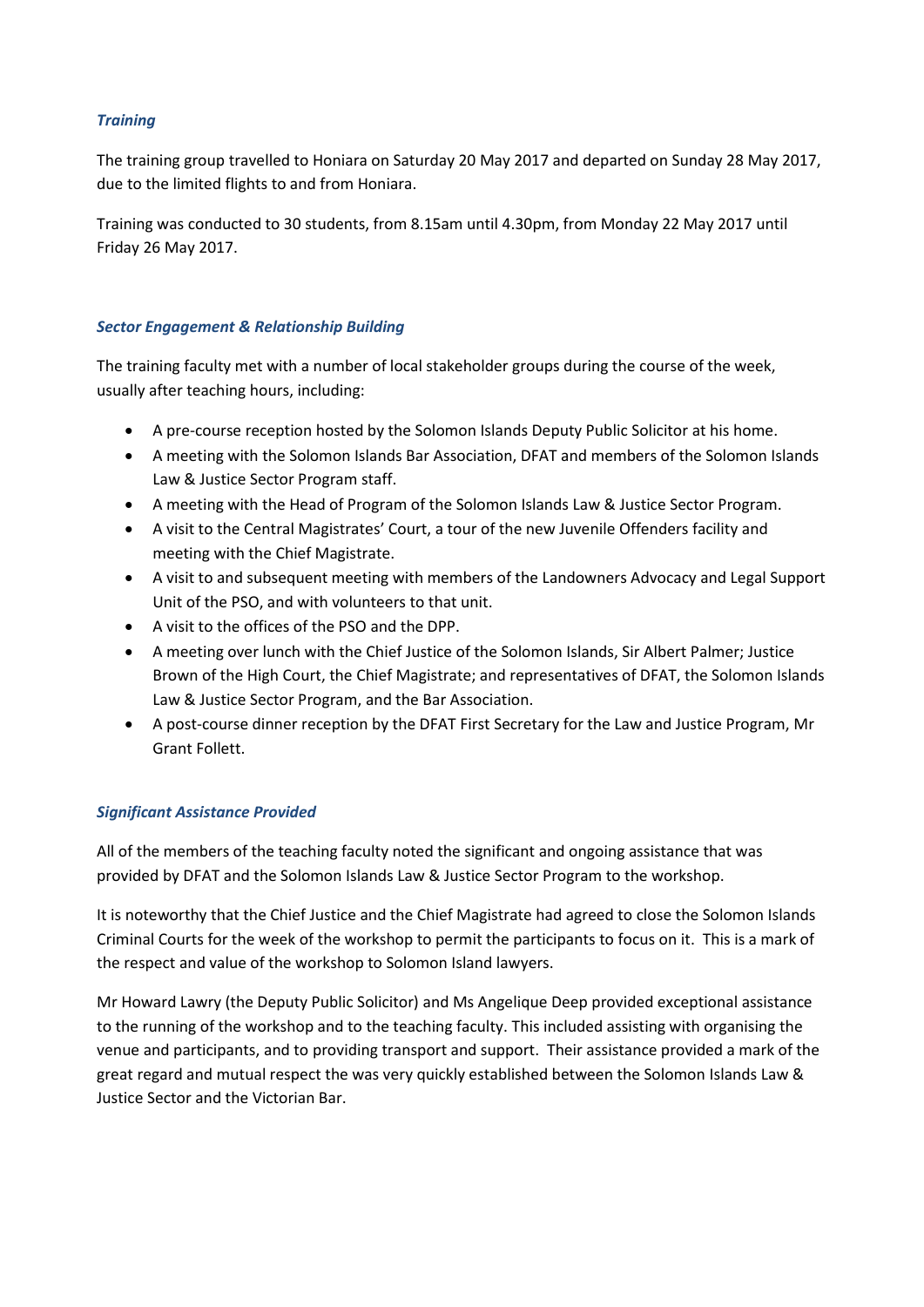Ms Deep and Mr and Mrs Lawry also providing assistance in accessing local pharmacies and medical supplies, when all of the teaching faculty succumbed, one by one, to either gastrointestinal or other illnesses, during the course of the week. Mrs Ros Lawry described some form of stomach complaint as "the usual welcome" to the Solomons!

## *Evaluation of the Training.*

At the conclusion of the workshop, the participants completed an evaluation form.

From the forms, the following themes have emerged:

- A high level of satisfaction with the course structure and program
- A high level of satisfaction with the teaching skills of and experience of the teaching team
- A desire to participate in more regular advocacy training activities and CPD events involving the Victorian Bar
- Acknowledgment that the course was highly effective and much needed

#### *Future Training Opportunities.*

At the conclusion of the workshop, it was apparent that the advocacy skills of the participants had developed significantly over the week. Further, the participants and other stakeholders (DFAT etc) expressed their strong satisfaction with the program and their desire for it to be repeated on either an annual or bi-annual basis. An extract from an email from one of the students to Maya Rozner follows:

"*Hi*,

*Maya it me Cathy the wired one with writing on the hand, haha*

*I am just dropping by to say thank you very much to you and the rest of the Victorian Bar training, I really enjoyed it and I learn a lot from the training, hopefully I will develop further in my carrier with the knowledge and experience gained from the training. It's great to know you and the others.*

*Hope you all have enjoyed Solomon islands and hope to attend further training in the future.*

*All the best in whatever you do and you have a good day.*

*Kind regards*

*Cathy"*

It is noteworthy that the Solomon Islands is somewhat isolated and that local practitioners have limited access to continuing legal education programs and professional development opportunities. Unlike PNG, there is no Legal Training Institute, and there are no international legal firms (such as in PNG).